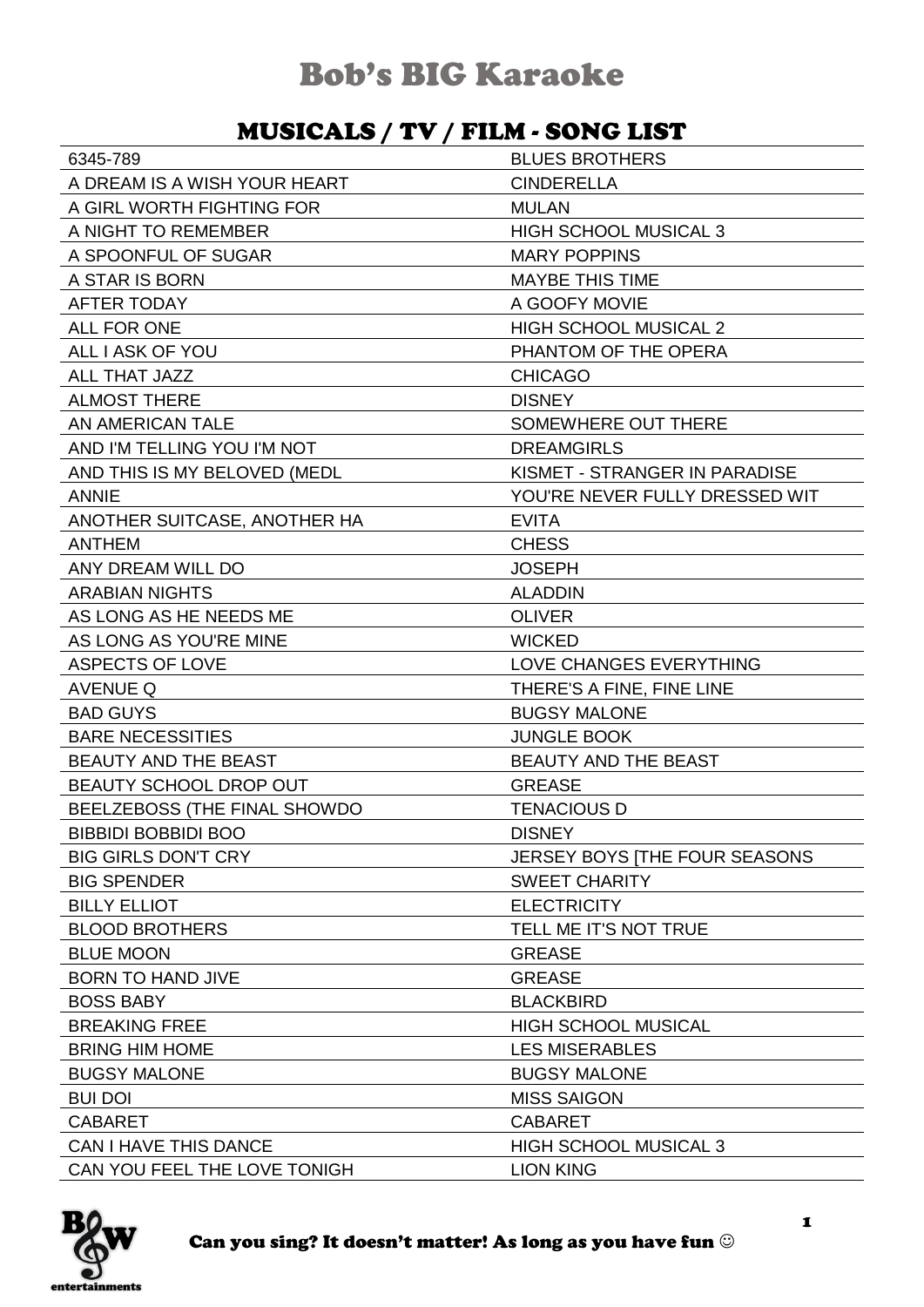| CHARLIE AND THE CHOCOLATE FA        | OOMPA LOOMPA                    |
|-------------------------------------|---------------------------------|
| <b>CHIM CHIM CHER - EE</b>          | <b>MARY POPPINS</b>             |
| <b>CHITTY CHITTY BANG BANG</b>      | <b>CHITTY CHITTY BANG BANG</b>  |
| <b>CIRCLE OF LIFE</b>               | THE LION KING                   |
| <b>CITY OF STARS</b>                | LA LA LAND                      |
| <b>CLIMB EVERY MOUNTAIN</b>         | SOUND OF MUSIC                  |
| <b>CLOSE EVERY DOOR</b>             | <b>JOSEPH</b>                   |
| <b>COME WHAT MAY</b>                | <b>MOULIN ROUGE</b>             |
| <b>CONSIDER YOURSELF</b>            | <b>OLIVER</b>                   |
| <b>CUPS</b>                         | PITCH PERFECT                   |
| <b>DANCING QUEEN</b>                | <b>MAMMA MIA</b>                |
| <b>DANCING QUEEN</b>                | MAMMA MIA [ABBA VERSION]        |
| DECEMBER, 1963 (OH, WHAT A N        | <b>JERSEY BOYS</b>              |
| <b>DEFYING GRAVITY</b>              | <b>WICKED</b>                   |
| DIAMONDS ARE A GIRLS BEST FR        | <b>GENTLEMEN PREFER BLONDES</b> |
| DING DONG THE WITCH IS DEAD         | WIZARD OF OZ [WITH MUNCHKINS]   |
| DO YOU HEAR THE PEOPLE SING         | <b>LES MISERABLES</b>           |
| DO YOU LOVE ME                      | <b>BLUES BROTHERS</b>           |
| DO YOU WANT TO BUILD A SNOWM        | <b>FROZEN</b>                   |
| DON'T CRY FOR ME ARGENTINA          | <b>EVITA</b>                    |
| DON'T CRY FOR ME ARGENTINA          | EVITA [MADONNA VERSION]         |
| DON'T STOP BELIEVIN'                | <b>GLEE CAST</b>                |
| DO-RE-MI                            | <b>SOUND OF MUSIC</b>           |
| ELEPHANT LOVE MEDLEY                | <b>MOULIN ROUGE!</b>            |
| <b>EMPTY CHAIRS AND EMPTY TABLE</b> | <b>LES MISERABLES</b>           |
| EVERY GIRL CAN BE A PRINCESS        | <b>DISNEY</b>                   |
| EVERYBODY NEEDS SOMEBODY            | <b>BLUES BROTHERS</b>           |
| <b>EVERYTHING IS AWESOME</b>        | <b>LEGO MOVIE</b>               |
| <b>FABULOUS</b>                     | <b>HIGH SCHOOL MUSICAL 2</b>    |
| <b>FAME</b>                         | <b>FAME</b>                     |
| FAT SAM'S GRAND SLAM                | <b>BUGSY MALONE</b>             |
| FIDDLER ON THE ROOF                 | IF I WERE A RICH MAN            |
| <b>FINDING DORY</b>                 | <b>UNFORGETTABLE</b>            |
| <b>FIXER UPPER</b>                  | <b>DISNEY</b>                   |
| FLIP, FLOP AND FLY                  | THE BLUES BROTHERS              |
| FOR THE FIRST TIME IN FOREVE        | <b>FROZEN</b>                   |
| <b>FRIEND LIKE ME</b>               | <b>ALADDIN</b>                  |
| <b>GIMME SOME LOVIN'</b>            | <b>BLUES BROTHERS</b>           |
| <b>GOOD MORNING BALTIMORE</b>       | <b>HAIRSPRAY</b>                |
| <b>GOTTA GO MY OWN WAY</b>          | HIGH SCHOOL MUSICAL 2 [DUET]    |
| <b>GREASE</b>                       | <b>GREASE</b>                   |
| <b>GREASED LIGHTNIN'</b>            | <b>GREASE</b>                   |
| <b>HAKUNA MATATA</b>                | <b>LION KING</b>                |
| HALO-WALKING ON SUNSHINE            | <b>GLEE CAST</b>                |

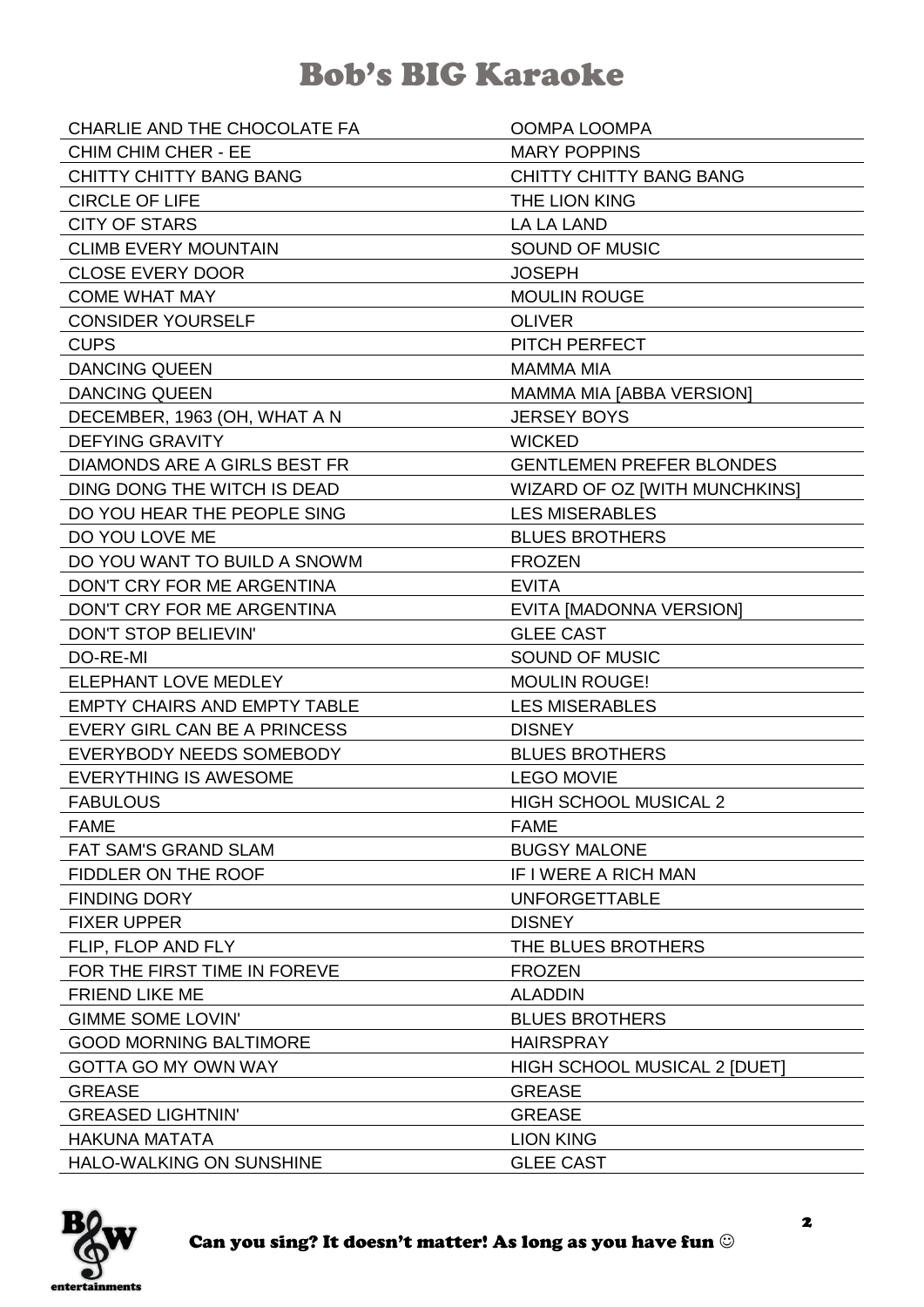| <b>HAPPY</b>                        | <b>DESPICABLE ME 2</b>         |
|-------------------------------------|--------------------------------|
| <b>HAPPY TALK</b>                   | <b>SOUTH PACIFIC</b>           |
| <b>HAPPY TOGETHER</b>               | <b>MINIONS</b>                 |
| <b>HAPPY WORKING SONG</b>           | <b>DISNEY</b>                  |
| <b>HERE I AM</b>                    | SPIRIT STALLION OF THE CIMARRO |
| <b>HEY BARTENDER</b>                | <b>BLUES BROTHERS</b>          |
| <b>HIGH SOCIETY</b>                 | WHO WANTS TO BE A MILLIONAIRE  |
| <b>HONEY HONEY</b>                  | MAMMA MIA [ABBA VERSION]       |
| <b>HONOUR TO US ALL</b>             | <b>MULAN</b>                   |
| HOPELESSLY DEVOTED TO YOU           | <b>GREASE</b>                  |
| HOT PATOOTIE-BLESS MY SOUL          | ROCKY HORROR PICTURE SHOW      |
| <b>HOW FAR I'LL GO</b>              | <b>MOANA</b>                   |
| <b>HUNGRY EYES</b>                  | <b>DIRTY DANCING</b>           |
| I CAN HEAR THE BELLS                | <b>HAIRSPRAY</b>               |
| I COULD HAVE DANCED ALL NIGH        | <b>MY FAIR LADY</b>            |
| <b>I DON'T KNOW HOW TO LOVE HIM</b> | <b>JESUS CHRIST SUPERSTAR</b>  |
| <b>I DREAMED A DREAM</b>            | LES MISÉRABLES                 |
| <b>I FEEL PRETTY</b>                | <b>WEST SIDE STORY</b>         |
| I JUST CAN'T WAIT TO BE KING        | <b>LION KING</b>               |
| <b>I JUST HAD SEX</b>               | THE LONELY ISLAND              |
| I KNOW HIM SO WELL                  | <b>CHESS</b>                   |
| I LOVE TO SEE YOU SMILE             | <b>RANDY NEWMAN</b>            |
| <b>I SEE THE LIGHT</b>              | <b>TANGLED</b>                 |
| I WANNA BE LIKE YOU                 | <b>JUNGLE BOOK</b>             |
| I WAN'NA BE LIKE YOU                | THE JUNGLE BOOK                |
| <b>I WONDER</b>                     | <b>DISNEY</b>                  |
| <b>I WON'T SAY I'M IN LOVE</b>      | <b>DISNEY</b>                  |
| I'D DO ANYTHING                     | <b>OLIVER</b>                  |
| IF MY FREINDS COULD SEE ME N        | <b>SWEET CHARITY</b>           |
| <b>IF YOU CAN DREAM</b>             | <b>DISNEY</b>                  |
| I'LL MAKE A MAN OUT OF YOU          | <b>MULAN</b>                   |
| I'M A BELIEVER                      | <b>SHREK</b>                   |
| I'M NOT THAT GIRL                   | <b>WICKED</b>                  |
| I'M ON A BOAT                       | THE LONELY ISLAND              |
| <b>IN SUMMER</b>                    | <b>FROZEN</b>                  |
| IN THE MIDNIGHT HOUR                | THE COMMITMENTS                |
| <b>IT'S THE HARD-KNOCK LIFE</b>     | <b>ANNIE</b>                   |
| I'VE GOT A DREAM                    | <b>TANGLED</b>                 |
| J*** IN MY PANTS                    | THE LONELY ISLAND              |
| <b>JACK SPARROW</b>                 | THE LONELY ISLAND              |
| <b>JOHANNA</b>                      | <b>SWEENY TODD</b>             |
| <b>JOLLY HOLIDAY</b>                | <b>MARY POPPINS</b>            |
| <b>JUST GETTING STARTED</b>         | <b>HIGH SCHOOL MUSICAL 3</b>   |
| <b>JUST WANNA BE WITH YOU</b>       | <b>HIGH SCHOOL MUSICAL</b>     |

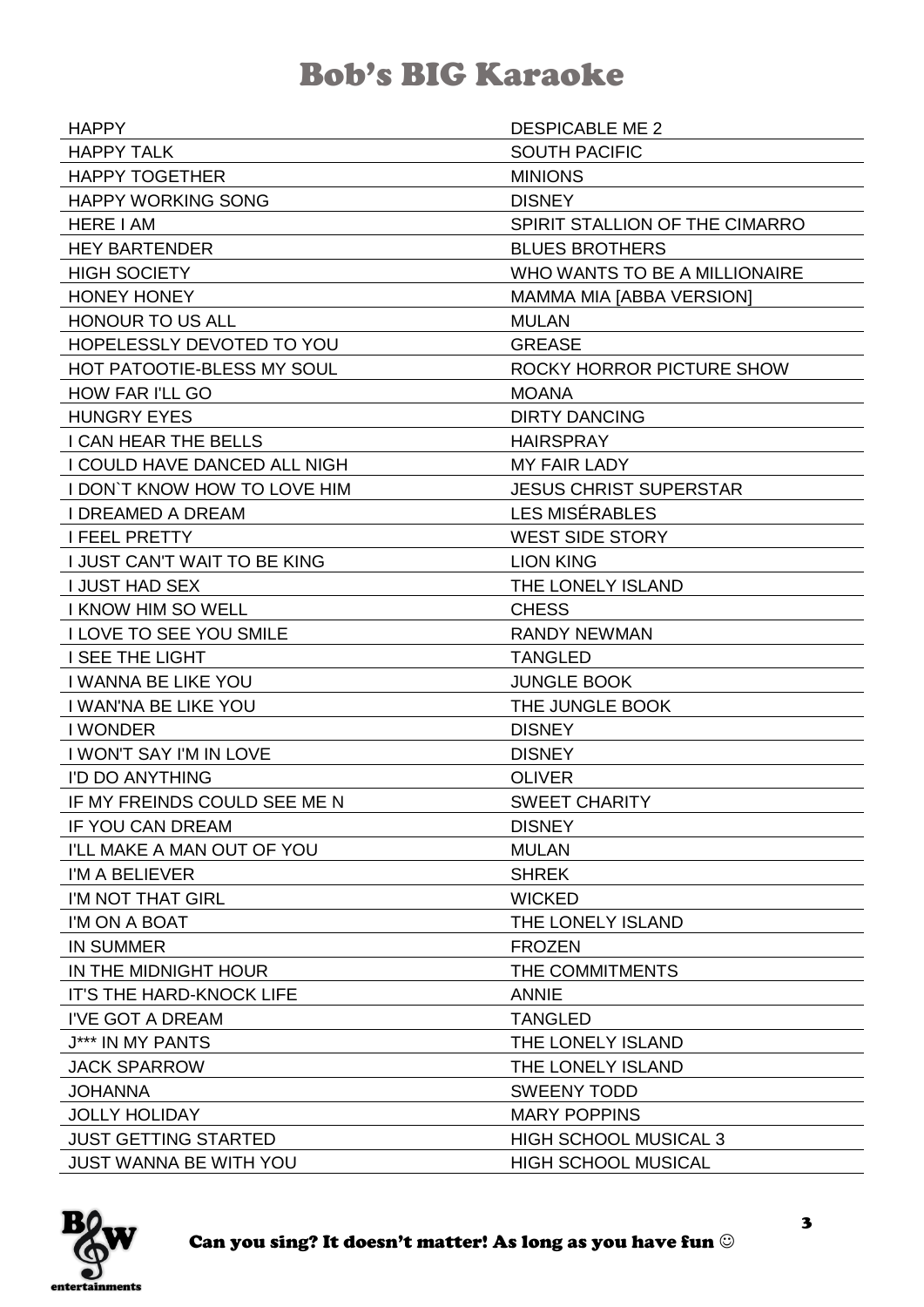| <b>KICKAPOO</b>               | <b>TENACIOUS D</b>             |
|-------------------------------|--------------------------------|
| <b>LEAN ON ME</b>             | <b>GLEE CAST</b>               |
| LET IT GO                     | <b>FROZEN</b>                  |
| LET'S GO FLY A KITE           | <b>MARY POPPINS</b>            |
| <b>LET'S HANG ON</b>          | JERSEY BOYS [THE FOUR SEASONS  |
| LIFE IS A HIGHWAY             | <b>CARS</b>                    |
| <b>LITTLE GIRLS</b>           | <b>ANNIE</b>                   |
| <b>LITTLE MERMAID</b>         | PART OF YOUR WORLD             |
| <b>LITTLE SHOP OF HORRORS</b> | <b>LITTLE SHOP OF HORRORS</b>  |
| LOOK AT ME, I'M SANDRA DEE    | <b>GREASE</b>                  |
| <b>LOSE LIKE ME</b>           | <b>GLEE CAST</b>               |
| LOVE IS AN OPEN DOOR          | <b>FROZEN</b>                  |
| LOVE IS STRANGE               | <b>DIRTY DANCING</b>           |
| LUCK BE A LADY                | <b>GUYS AND DOLLS</b>          |
| <b>MAMMA MIA!</b>             | <b>MAMMA MIA</b>               |
| <b>MAN OF MANCHA</b>          | THE IMPOSSIBLE DREAM (MICHAEL  |
| <b>MARIA</b>                  | <b>WEST SIDE STORY</b>         |
| <b>MASTER OF THE HOUSE</b>    | <b>LES MISERABLES</b>          |
| <b>MAYBE THIS TIME</b>        | <b>CABARET</b>                 |
| <b>MEDLEY</b>                 | <b>JERSEY BOYS</b>             |
| MEDLEY 2                      | THE BLUES BROTHERS             |
| <b>MEMORY</b>                 | <b>CATS</b>                    |
| MINNIE THE MOOCHER            | <b>BLUES BROTHERS</b>          |
| MUSIC OF THE NIGHT            | PHANTOM OF THE OPERA           |
| <b>MUSTANG SALLY</b>          | THE COMMITMENTS                |
| <b>MY FAVOURITE THINGS</b>    | <b>SOUND OF MUSIC</b>          |
| <b>MY FRIENDS</b>             | SWEENT TODD [FOR SOLO MALE]    |
| OH WHAT A CIRCUS              | <b>EVITA</b>                   |
| ON MY OWN                     | <b>LES MISÉRABLES</b>          |
| ON THE STREET WHERE YOU LIVE  | MY FAIR LADY                   |
| ONCE UPON A DREAM             | <b>DISNEY</b>                  |
| ONE DAY MORE                  | LES MISÉRABLES                 |
| ONE NIGHT ONLY                | DREAMGIRLS [BEYONCE VERSION]   |
| ONE NIGHT ONLY                | DREAMGIRLS [JENNIFER HUDSON VE |
| ONE NIGHT ONLY (DISCO VERSIO  | <b>DREAMGIRLS</b>              |
| OOM - PAH - PAH               | OLIVER!                        |
| OUT HERE ON MY OWN            | <b>FAME</b>                    |
| OUT HERE ON MY OWN            | <b>GLEE CAST</b>               |
| <b>OVER THE RAINBOW</b>       | <b>WIZARD OF OZ</b>            |
| PART OF YOUR WORLD            | <b>DISNEY</b>                  |
| <b>POCAHONTAS</b>             | <b>COLORS OF THE WIND</b>      |
| POKÉMON THEME                 | <b>POKÉMON</b>                 |
| PRETTY WOMAN                  | <b>SWEENT TODD</b>             |
| <b>PURE IMAGINATION</b>       | WILLY WONKA & THE CHOCOLATE FA |

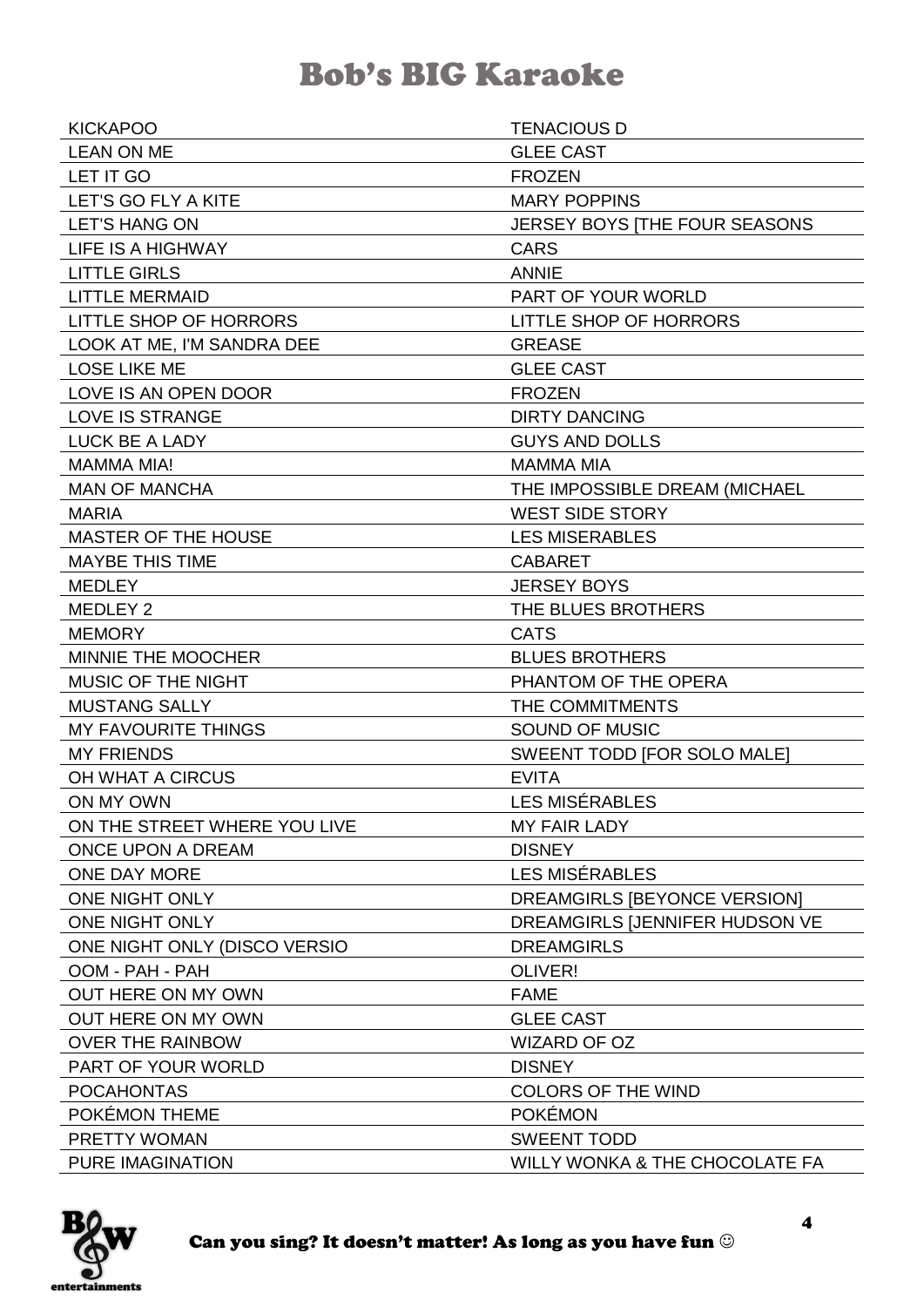| <b>QUEEN OF THE NIGHT</b>           | <b>BODYGUARD</b>               |
|-------------------------------------|--------------------------------|
| <b>RAG DOLL</b>                     | JERSEY BOYS [THE FOUR SEASONS  |
| <b>RAWHIDE</b>                      | <b>BLUES BROTHERS</b>          |
| RAZZLE DAZZLE                       | <b>CHICAGO</b>                 |
| <b>REFLECTION</b>                   | <b>DISNEY</b>                  |
| REINDEERS(S) ARE BETTER THAN        | <b>DISNEY</b>                  |
| <b>SANDY</b>                        | <b>GREASE</b>                  |
| <b>SATURDAY NIGHT FEVER</b>         | <b>IMMORTALITY</b>             |
| <b>SCIENCE FICTION DOUBLE FEATU</b> | ROCKY HORROR PICTURE SHOW      |
| <b>SHAKE YOUR TAILFEATHER</b>       | <b>BLUES BROTHERS</b>          |
| SHE CAUGHT THE KATY                 | <b>BLUES BROTHERS</b>          |
| <b>SHERRY</b>                       | JERSEY BOYS   THE FOUR SEASONS |
| SINGIN' IN THE RAIN                 | SINGIN' IN THE RAIN            |
| <b>SISTER SUFFRAGETTE</b>           | <b>MARY POPPINS</b>            |
| SIT DOWN, YOU'RE ROCKING THE        | <b>GUYS AND DOLLS</b>          |
| SIXTEEN GOING ON SEVENTEEN          | <b>SOUND OF MUSIC</b>          |
| SO THIS IS LOVE                     | <b>DISNEY</b>                  |
| SOMEDAY MY PRINCE WILL COME         | SNOW WHITE AND THE SEVEN DWARF |
| <b>SOMEWHERE</b>                    | <b>WEST SIDE STORY</b>         |
| <b>SOUL MAN</b>                     | <b>BLUES BROTHERS</b>          |
| SOUND OF MUSIC                      | THE SOUND OF MUSIC             |
| START OF SOMETHING NEW              | <b>HIGH SCHOOL MUSICAL</b>     |
| <b>SUDDENLY SEYMOUR</b>             | <b>LITTLE SHOP OF HORRORS</b>  |
| <b>SUMMER NIGHTS</b>                | <b>GREASE</b>                  |
| SUNSHINE, LOLLIPOPS AND RAIN        | CLOUDY WITH A CHANCE OF MEATBA |
| <b>SUPERCALIFRAGILISTICEXPIALID</b> | <b>MARY POPPINS</b>            |
| <b>SWEET HOME CHICAGO</b>           | <b>BLUES BROTHERS</b>          |
| <b>SWEET TRANSVESTITE</b>           | ROCK HORROR PICTURE SHOW       |
| TAKE A BOW                          | <b>GLEE CAST</b>               |
| TAKE THAT LOOK OF YOUR FACE         | TELL ME ON A SUNDAY            |
| <b>TEACHER'S PET</b>                | <b>SCHOOL OF ROCK</b>          |
| TELL ME ON A SUNDAY                 | TELL ME ON A SUNDAY            |
| THANKYOU FOR THE MUSIC              | <b>MAMMA MIA</b>               |
| THE BARE NECESSITIES                | <b>JUNGLE BOOK</b>             |
| THE BEST DAY EVER                   | SPONGEBOB SQUAREPANTS          |
| THE CIRCLE OF LIFE                  | <b>LION KING</b>               |
| THE CONTEST                         | <b>SWEENY TODD</b>             |
| THE DARK END OF THE STREET          | THE COMMITMENTS                |
| THE LAST NIGHT OF THE WORLD         | <b>MISS SAIGON</b>             |
| THE MUSIC OF THE NIGHT              | PHANTOM OF THE OPERA           |
| THE PERFECT NANNY                   | <b>MARY POPPINS</b>            |
| THE PERFECT YEAR                    | <b>SUNSET BOULEVARD</b>        |
| THE PHANTOM OF THE OPERA            | THE MUSIC OF THE NIGHT         |
| THE PRINCE OF EGYPT                 | <b>WHEN YOU BELIEVE</b>        |